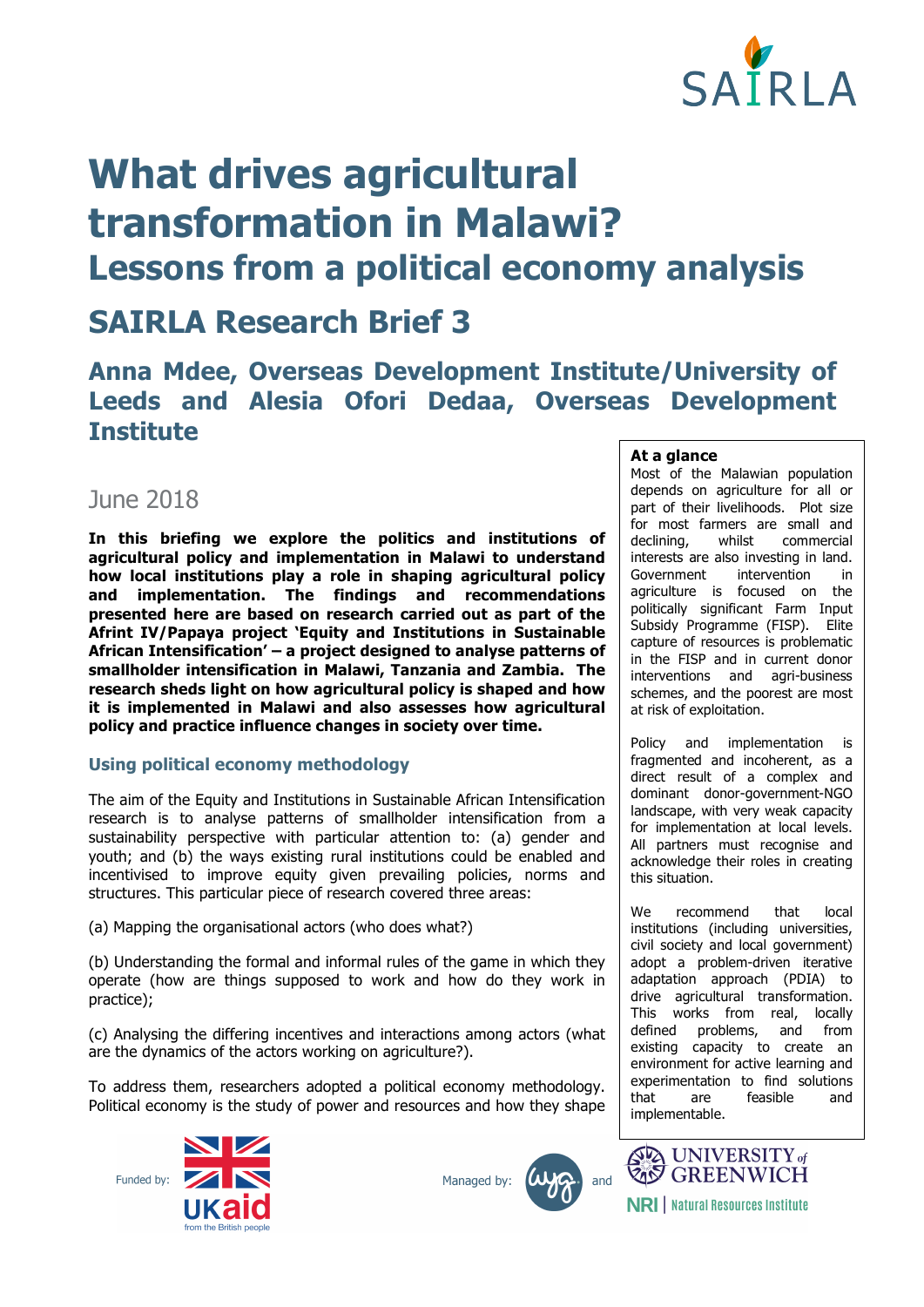

the nature of the economy. It helps us to ask questions about who controls resources, and about how societies change to benefit or exclude particular groups. A political economy analysis entails multiple methods of data collection (e.g. key informant interviews, survey, secondary data, media analysis, focused group discussion), to gather many perspectives. It aims to provide a reasoned explanation for how a current situation comes to be as it is. It therefore requires understanding of how change happened, who influenced it and what outcomes it has led to. The nature of institutions and how they shape change is particularly key to this.

This briefing summarises the findings of the research in Malawi. A full version of the working paper is available at www.keg.lu.se/en/research/research-projects/current-research-projects/afrint/afrint-ivpapaya-0

The research is based on multiple sources of data: a review of existing data in conjunction with interviews with key informants from local and central government, CSOs and NGOs, donors and private agricultural enterprises.

#### **Findings**

#### **Mapping the organisational actors**

**There are two types of farmers in Malawi; the estate owners and smallholder farmers.** Sustainable intensification before and after colonisation has always been the plea of smallholder farmers who consist of about three million households. Their plot sizes are small and declining, and there is a huge gap between potential yields and actual yields obtained by smallholder farmers.

**Despite the agricultural-based economy of Malawi, factors such as land tenure issues continue to loom.** Malawi's land tenure and production can be linked to its colonial policy which sought to envelope and manage the pre-existing systems.

**Multiple systems of land access, allocation, and rights exist in a complex duality that continues to shape agricultural outcomes.** The history of Malawi shows a differentiated pattern of agriculture, with the development of large commercial estates producing for export, alongside small-scale farmers cultivating food crops. The structure persisted and was extended under the era of Hastings Banda and has continuing consequences for the structural dynamics of agriculture. With increasing liberalisation, state assets were privatised and the state was encouraged to withdraw from subsidising production and markets. However, particularly since the famine in 2001/2, subsidies to support smallholder maize production were reintroduced, and have evolved since that period, consuming most of state spending on agriculture.

'potential yields for hybrid maize range from 5 to 8 tons per hectare, the average actual yields range from 1.5 to 2.5 tons and rarely exceed this'

**Post-famine, there has been a clear and growing interest by donors in agriculture, targeted at encouraging foreign investment and favouring large-scale out-grower schemes.** These donor interventions amid the growing number of NGOs in the country has significantly influenced aspects of government policy, and in doing so created policies that are contradictory, and often unimplemented by institutions without adequate capacity. Projects such as the Green Belt Initiative, 'a sustainable poverty reduction strategy from the government' has facilitated massive land grabs further pushing the poor into adverse poverty (Chinsinga 2017). Sustainability of intensification is given some attention in policy- with some focus on Conservation Agriculture, but there has not been a consistent focus. Presently, a growing



Managed by:



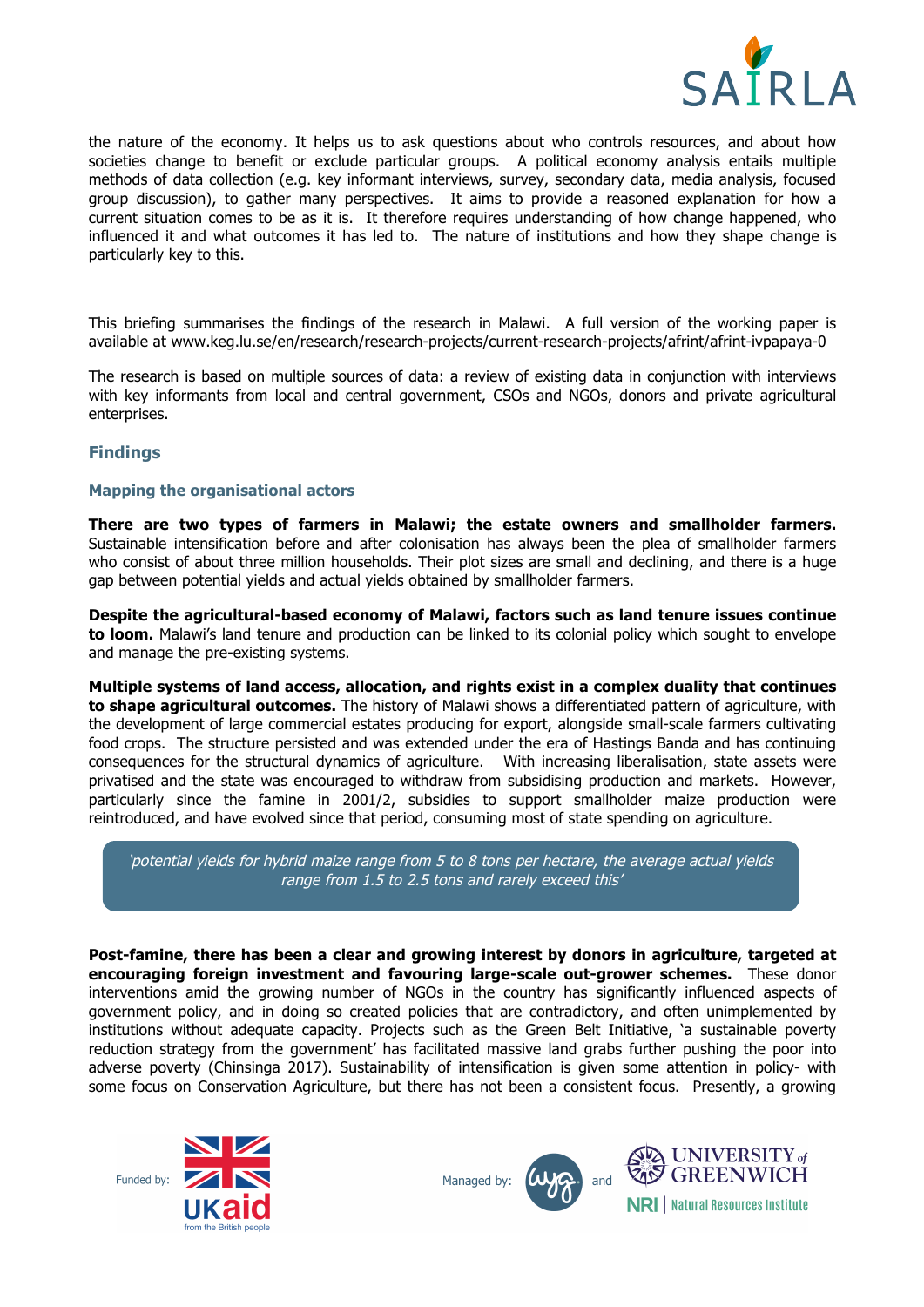

middle class and elite are increasingly interested in agriculture and are rapidly acquiring land, but agriculture remains a risky and uncertain business.

**Inequality is growing, and this is the most critical concern for inclusion.** The Malawian economy has few other sources of employment beyond agriculture, so the poor may be most at risk of exploitation in relation to losing access to land, and having their labour exploited.

#### **The formal and informal 'rules of the game'**

The legitimacy of a government in Malawi greatly depends on whether it can provide maize to the people either through subsidised production or at market prices they can afford. The formal and informal rules of the game are unfixed, dynamic and inconsistent.

**The gap between policy on paper and implementation is vast in Malawi:** to the extent that policy often exists as a narrative 'collective fantasy' concocted by the mutual interests of donors, civil servants and political elites. Local government and institutions charged with policy implementation are ill-equipped to do so, lacking human capacity, resources and authority. Resource allocation remains heavily centralised despite an advanced policy of decentralisation.

**Where agricultural intervention does exist, then elite capture at all levels, is a frequent issue**, as is illustrated in the example of the Farm Input Subsidy Programme (FISP). Policies such as the FISP – presented as a solution to rural poverty and increase food production – is being used as a political vehicle. Traditional authorities and resource allocation committees are frequent sites of elite capture and potential exploitation. Elite capture may have a gender dimension but requires explicit consideration of class. This also applies fundamentally to land policy, where land titling and formalisation may have made it easier for the poorest farmers to be dispossessed of land. A poorer man is very much more disadvantaged than a wealthier woman in this regard.

#### **Incentives and interactions**

**Policy frameworks are dominated by an aid-driven donor discourse.** Except for the politically important FISP. State investment in agriculture, beyond FISP, remains limited. Interviews in 2018 revealed deep reservations in relation to donors and the unsustainable nature of aid-funded intervention:

"Aid is weakening everybody- we need to kick out the donors. There is so little capacity to implement the policies that are designed by them. In the end, the Districts just rely on NGOs to do anything."

**Private finance is often unaffordable to the small farmer** and out-grower schemes have disappointed many of those involved, and in some cases decreased local food security.

**Elite and commercial interests are favoured in legal and investment frameworks and in the everyday business of institutions.** Markets remain exploitative, hard to access, and unreliable for the small farmer. Exploitation and dispossession of resources are the dominant trends.

**Financial institutions in the country are motivated by commercial interest and mostly unmediated by government.** For smallholder farmers hoping to transit into large-scale commercial agriculture, there is little support from financial institutions due to the high-risk environment and substantial transaction costs**.** 







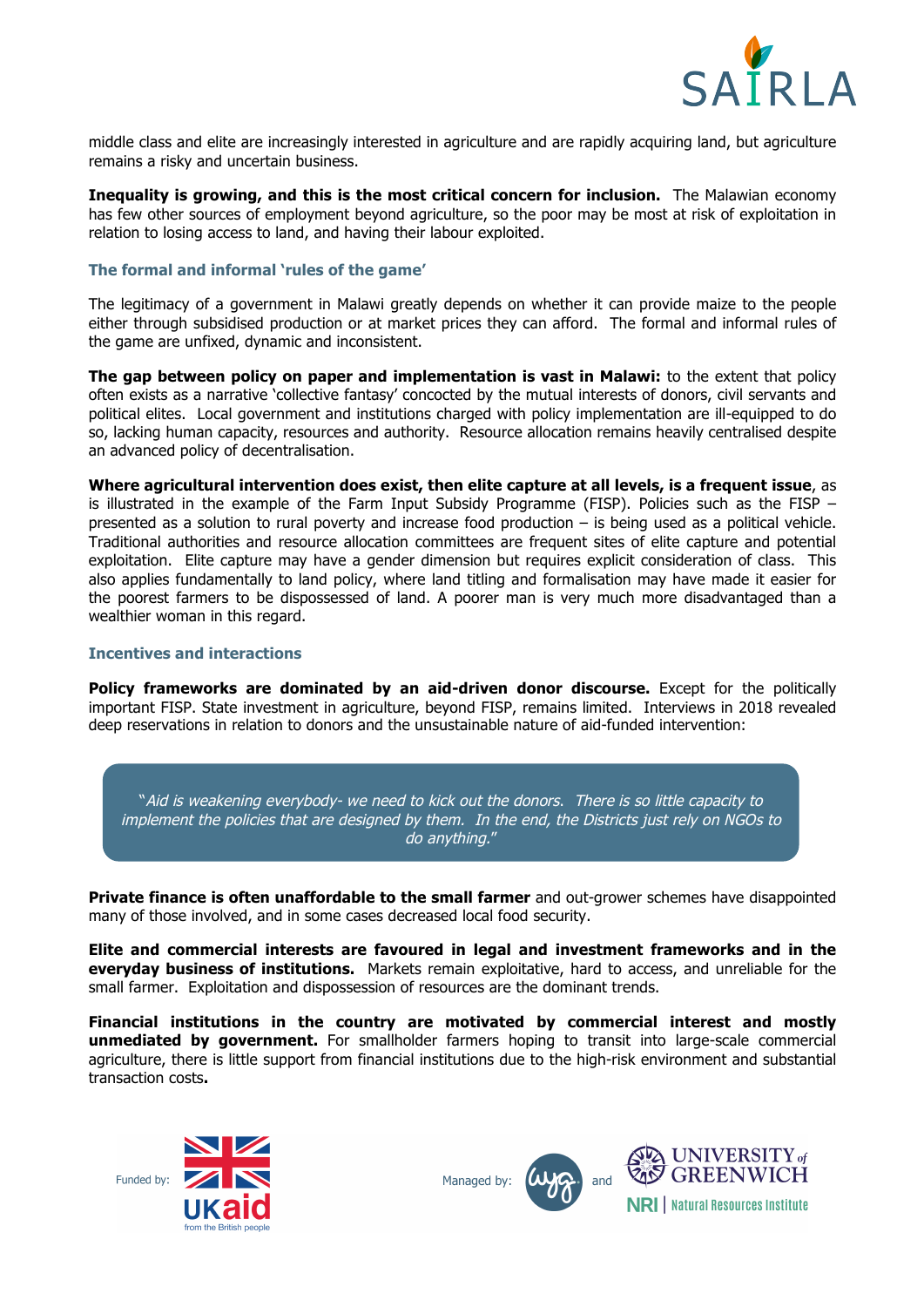

**Moreover, eligibility criteria for farmers to qualify for loans indirectly disqualifies women (who often do not have direct access to land) and youth (who lack collateral**). NGOs in rural areas are presently dealing with these gaps by promoting group-based savings and cooperatives for farmers to raise capital. However, our field interviews with academicians in the country revealed that such savings are limited in scale and ineffective. Agri-businesses provide support to farmers in the form of loans and inputs to intensify their outputs. Though there is no form of inequality recorded in these transactions, such schemes have been known to push farmers into further debt. Government has little or no control over such transactions due to the market structure and conflicts of interest. Our study for example revealed that the Government minimum pricing strategy is rarely enforced and buyers (agribusinesses) hold all the power in the market relationship with poorer small holder farmers with immediate cash needs.

#### **Recommendations**

There is a significant gap between stated agricultural policy and actual practice on the ground. Some evidence of Government-led initiatives is visible in fieldwork, but the scale is often limited. Donors are consistently mentioned as part of the problem in causing policy and practice fragmentation, and funding channelled through unsustainable project-based intervention.

- **Take time to understand local politics if their programmes are to make a difference regarding inclusive agriculture intensification**; Whilst donors emphasise the formal rules of the game, implementation is according to informal rules, hence the need to understand the local context of politics. Informal rules of the game facilitate distribution of resources by patronage – largely practised at the national and local levels of government in Malawi.
- **Acknowledge the power of the central government in facilitating change whilst curbing elite capture at the local level**; Despite a rhetorical commitment to decentralisation, it is central Government that holds the power to act on agricultural and inclusion issues, as local government actors have little power or resources to do so.
- **Apply a class-based analysis of agricultural transformation;** Whilst contract farming may have positive welfare effect for some farmers, it may also be driving new processes of elite capital accumulation and land grab in the areas where it is practised. A more explicitly class-based analysis of inclusion is required, particularly in a context where a history of estate formation, and now the encouragement of investors, contrasts with the very small plots held by most smallholder farmers.
- **Engage with FISP as a critical entry point**; Learning partners need to work together to reform and evolve nationwide policies such as the Green Belt Initiative and FISP. An intensive reformation process of these policies could serve as a starting point to an inclusive and sustainable agricultural intensification in Malawi.
- **Move agriculture and sustainable intensification beyond policy statements, working groups**  and land titling initiatives aimed at 'women' or 'youth'; Agriculture remains largely the business of the family unit, and inclusion initiatives must take this into account. Neither should the family unit be assumed to be nuclear and clearly defined. Land is not a purely individual asset, it is part of complex customary, legal and collective relationships, and land titling initiatives will not transform gender relations or grant youth access to land (See Andersson Djurfeldt et al 2018). Additionally, it is potentially harmful to treat all women or youth as equally disadvantaged, as this underpins considerable opportunity for elite capture by more advantaged and well-connected members of these groups.

#### **Further reading**

Andersson Djurfeldt, A.A., Hillbom, E., Mulwafu, W.O., Mvula, P. and Djurfeldt, G., (2018) '"The family farms together, the decisions, however are made by the man" – Matrilineal land tenure systems, welfare and decision making in rural Malawi', Land Use Policy, 70: pp.601-610.

Andrews, M., Pritchett, L., & Woolcock, M., (2013) 'Escaping capability traps through problem driven iterative adaptation (PDIA)', World Development, 51: 234-244



Managed by: